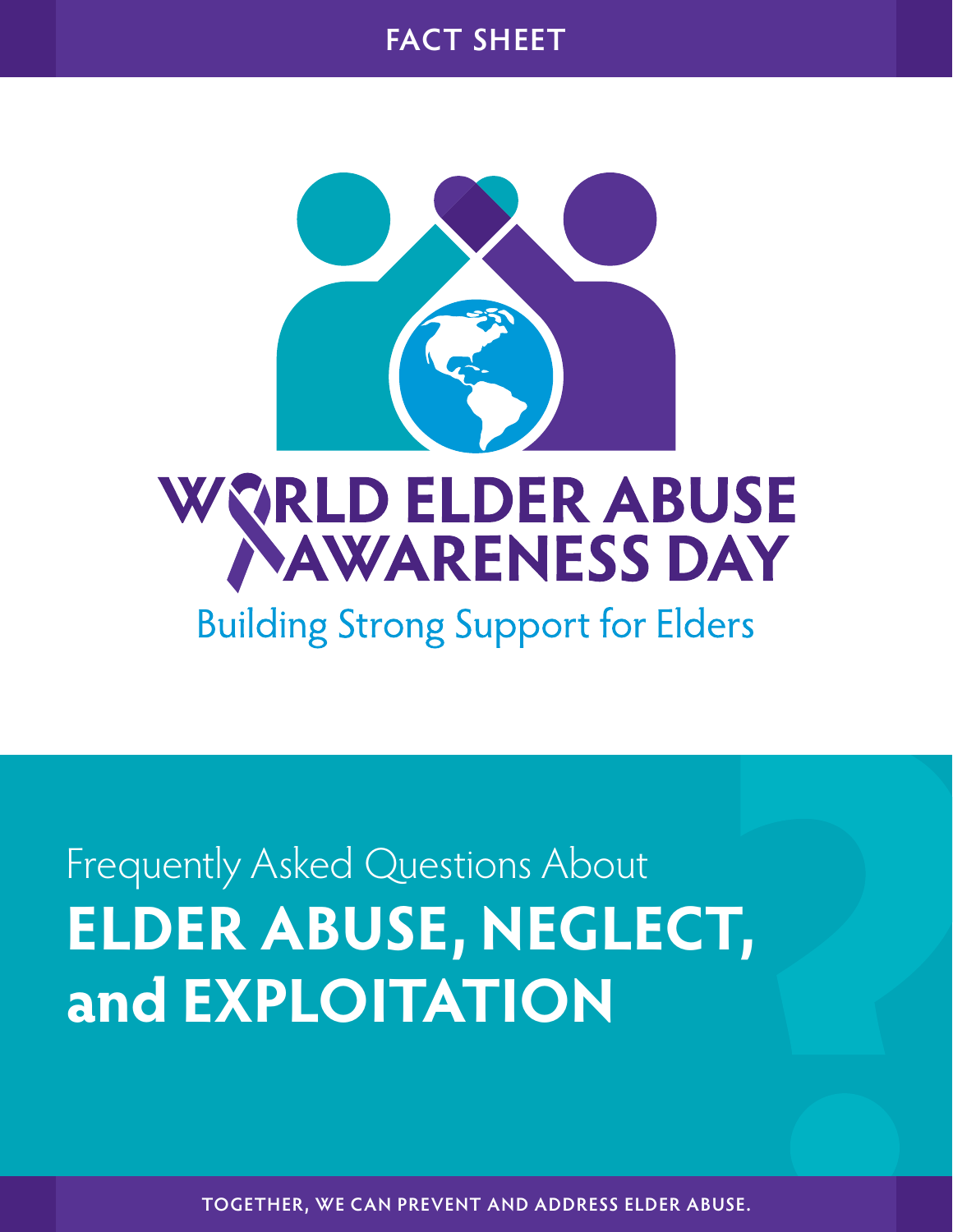# Frequently Asked Questions About **ELDER ABUSE, NEGLECT, and EXPLOITATION**

This booklet is designed as a reference for organizations when responding to inquiries about elder abuse, neglect, and exploitation. Many times, the inquiries pose some hard-to-answer questions, and this booklet pulls together what is known about elder abuse to provide suggestions on how we can respond. Remember that in addition to questions about the topic in general, we should be able to answer this question: "What are we doing about the problem?" Taking a quick inventory of our efforts as well as those at the state and local levels will help us to be prepared for such a question.

### **What Is Elder Abuse?**

Elder abuse refers to intentional or negligent acts by a caregiver or trusted individual that causes harm to an older person. Elder abuse takes many forms, including:

- Neglect or Isolation
- Physical abuse
- Sexual abuse
- Financial abuse and exploitation
- Emotional or psychological abuse (including verbal abuse and threats)

Each state defines elder abuse differently. (You may wish to look up your state's statutes to see how elder abuse is defined. For assistance, contact the NCEA.)

There is some debate over whether mistreatment by strangers, rather than by a person in a trust relationship to the older person such as spouse, child, or friend, also constitutes elder abuse, neglect, or exploitation.

# **Why Should We Care About Elder Abuse?**

Caring about elder abuse is caring about justice for all. As a country, we are committed to ensuring the just treatment of all people, but elder abuse violates this value.

The costs of elder abuse are high for the affected individuals and society alike. Their losses can be tangible (homes and life savings) and intangible (dignity, independence, and possibly their lives). For society, elder abuse is both a social and economic issue: it creates health care and legal costs, which are often shouldered by public programs like Medicare and Medicaid, and isolates them from the community. It's in everyone's interest to care about and prevent elder abuse.

# **What Causes Elder Abuse?**

Our policies and practices make it hard to stay involved with and connected to our communities as we age. As a result, older people are more likely to experience social isolation, which increases the likelihood of abuse and neglect.

Elder abuse affects older people across all socioeconomic groups, cultures, and races and can occur anywhere when they are disconnected from social supports:

- In a person's own home
- In nursing homes, assisted living facilities, and other institutional settings
- In hospitals

While any older person is potentially at risk of elder abuse, some are more susceptible to experience abuse or neglect than others. Based on available information, women and people 80 and older are more likely to experience abuse. Factors such as dementia or poor physical health can increase older people's isolation, which in turn puts people at greater risk of experiencing abuse or neglect.

#### SOME COMMON RISK FACTORS:

- Dementia
- Mental health or substance abuse issues of an older person and/or a perpetrator
- Social isolation
- Poor physical health

*Caring about elder abuse is caring about justice for all.*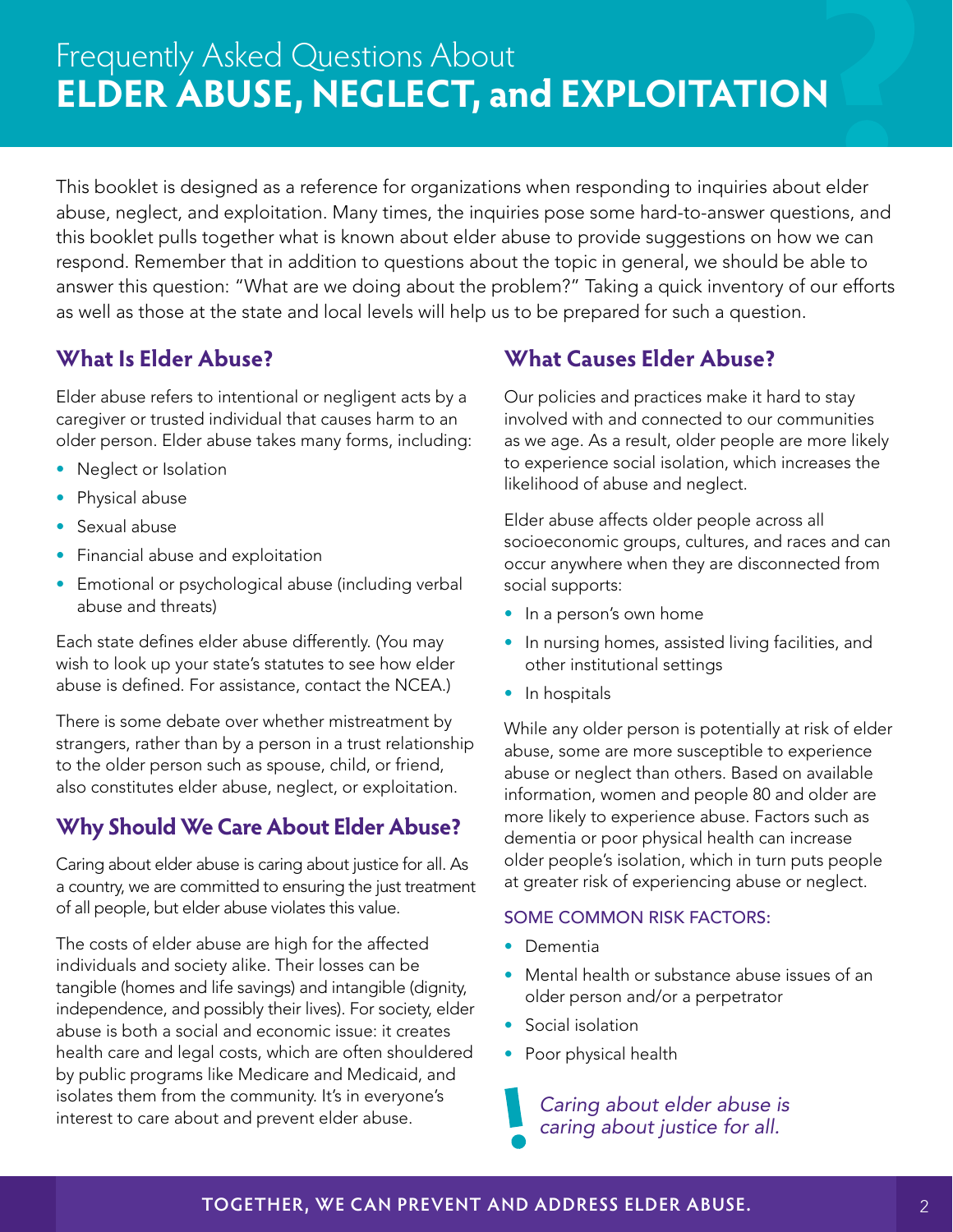### **How Can We Prevent and Address the Problem?**

There are many ways to get involved in creating a stronger society that safeguards our communities and prevents elder abuse from occurring. We can all be "beams" of support in our society structure.

#### BUILD PUBLIC AWARENESS AND GRASS-ROOTS INVOLVEMENT:

- Talk about the issue to increase the identification and reporting of abuse by the public, professionals, and older people who experience abuse
- Provide older people who experience abuse with a safe environment to speak out and tell their stories
- Begin long-term prevention by raising awareness of solutions among students and young people
- Challenge injustice and ageist stereotypes

#### ENHANCED SERVICES FOR OLDER PEOPLE WHO EXPERIENCE ABUSE:

- To help prevent abuse, more services to reduce isolation should be available to those at risk for abuse
- To intervene more effectively, shelters for older people and other support services, such as inhome help and in-home medical attention, should be established and targeted to at-risk older people to mitigate the risk of abuse or to remove people from dangerous situations
- To protect their well-being and assets and to prevent further harm, adequate services should be targeted to older people who experience abuse

#### ENHANCED SYSTEM RESPONSES:

- To improve the training of state adult protective services workers so they are prepared to respond to increasing numbers of elder abuse reports
- To improve continuing education for mandated reporters on: risk factors and red flags of elder abuse, what to do when they suspect elder abuse, where to report suspicions, and how to respond most effectively

#### RESEARCH ON:

- The scope of the problem (i.e., incidence and prevalence)
- The causes of the problem
- The effectiveness of interventions and prevention strategies
- The impact and monetary costs of elder abuse on the lives of older people, families, communities, and society in general

The time is right to get involved by promoting community involvement and social engagement.

#### BE A "SENTINEL"

- Keep in contact and talk with your older friends, neighbors, and relatives frequently
- Be aware and alert for the possibility of abuse
- Look around and take note of what may be happening with your older neighbors and acquaintances
- Ask questions and listen

### **Just How Big Is the Problem?**

Elder abuse is an injustice with many consequences for our society, affecting everything from our communities' public health to our economic resources.

Elder abuse is widespread. A comprehensive review article published in 2015 found the prevalence of elder abuse to be approximately 10% including physical abuse, psychological or verbal abuse, sexual abuse, financial exploitation, and neglect.<sup>1</sup>

Elder abuse is significantly under-identified and underreported. This is in part due to a lack of social supports that would make it easier for those who experience abuse to report it. The New York State Elder Abuse Prevalence Study found that for every case known to programs and agencies, 24 were unknown.2

*The time is right to get involved by promoting community involvement and social engagement.*

1 Lachs, M., & Pillemer, K. (2015). Elder abuse. *New England Journal of Medicine*, 373, 1947–56. doi: 10.1056/NEJMra1404688.

2 Lifespan of Greater Rochester, Inc., Weill Cornell Medical Center of Cornell University. & New York City Department for the Aging. (2011) Under the Radar: New York State Elder Abuse Prevalence Study. New York: Author